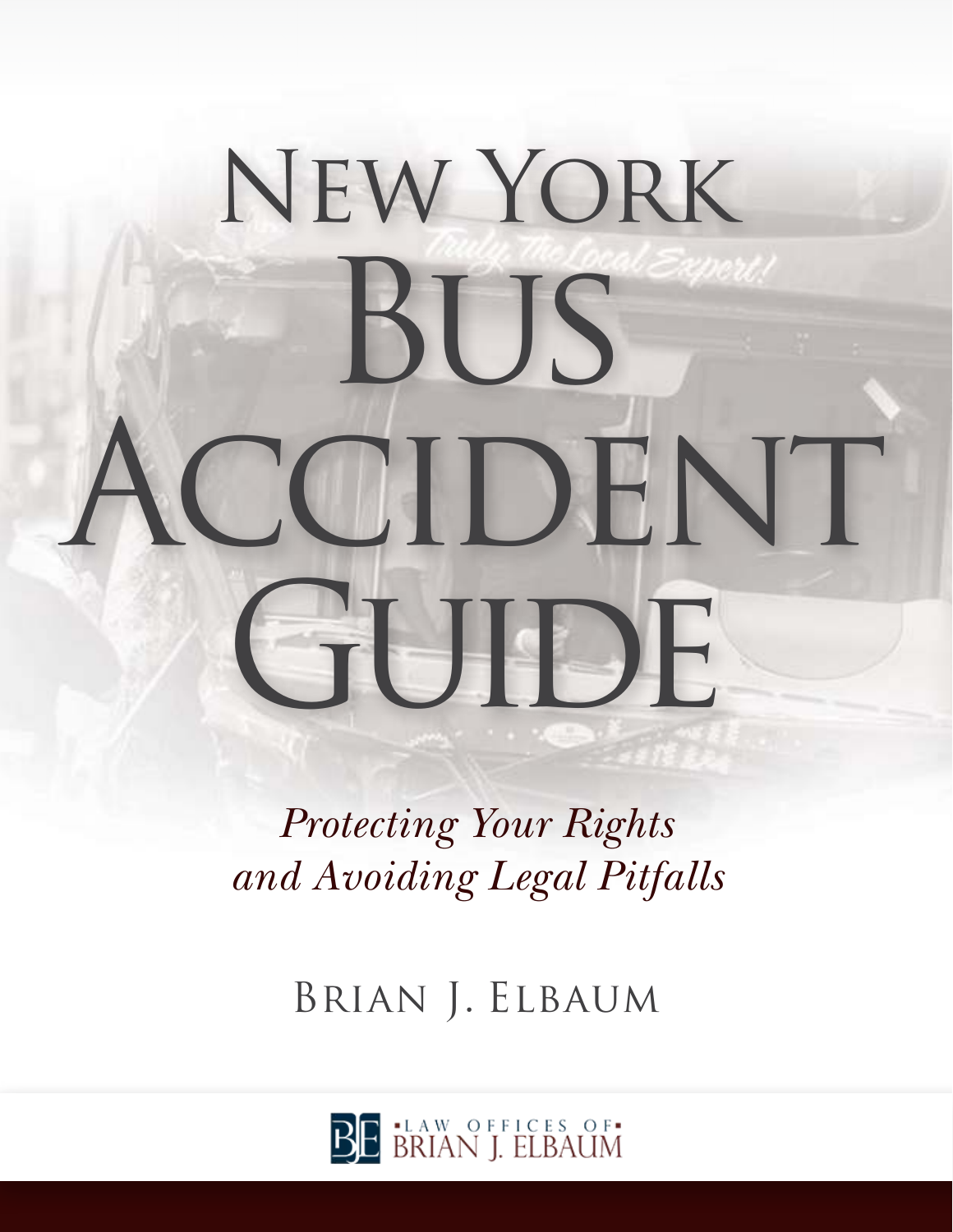

Being involved in a bus accident – as a passenger or motorist – is a frightful, traumatic experience. Victims are often scared, unsure of their legal options, and dealing with pain and property damage after an accident. A New York bus accident lawyer can help you fight for the compensation you rightfully deserve.

Millions of New Yorkers rely on bus operators to get them safely from Point A to Point B. And millions more share the roadway each day with commercial and public buses. Bus operators have a responsibility to protect their passengers and safely share the road. When they fail to meet that responsibility, their negligence can have life-altering consequences for victims.

Were you injured in a bus accident in New York? Whether you were a passenger or a motorist that collided with a bus, you may be entitled to compensation for your injuries.

Our New York bus accident lawyers want to help. Our legal team has helped numerous bus accident victims in New York fight for the maximum compensation for their injuries. We bring extensive knowledge of bike safety laws, as well as thorough investigative skills to the table. Let us provide you a strong defense of your rights so that you can focus on your recovery.

# WHO CAUSED YOUR ACCIDENT?

Bus operators must take care to protect passengers and other motorists on the road. Failure to adhere to traffic requirements, follow regular maintenance, and adhere to other safety codes can put others in harm's way. Common causes include:

- » Impaired driving
- » Reckless driving
- » Failure to follow traffic safety laws
- » Distracted driving

 $\overline{Z}$ 

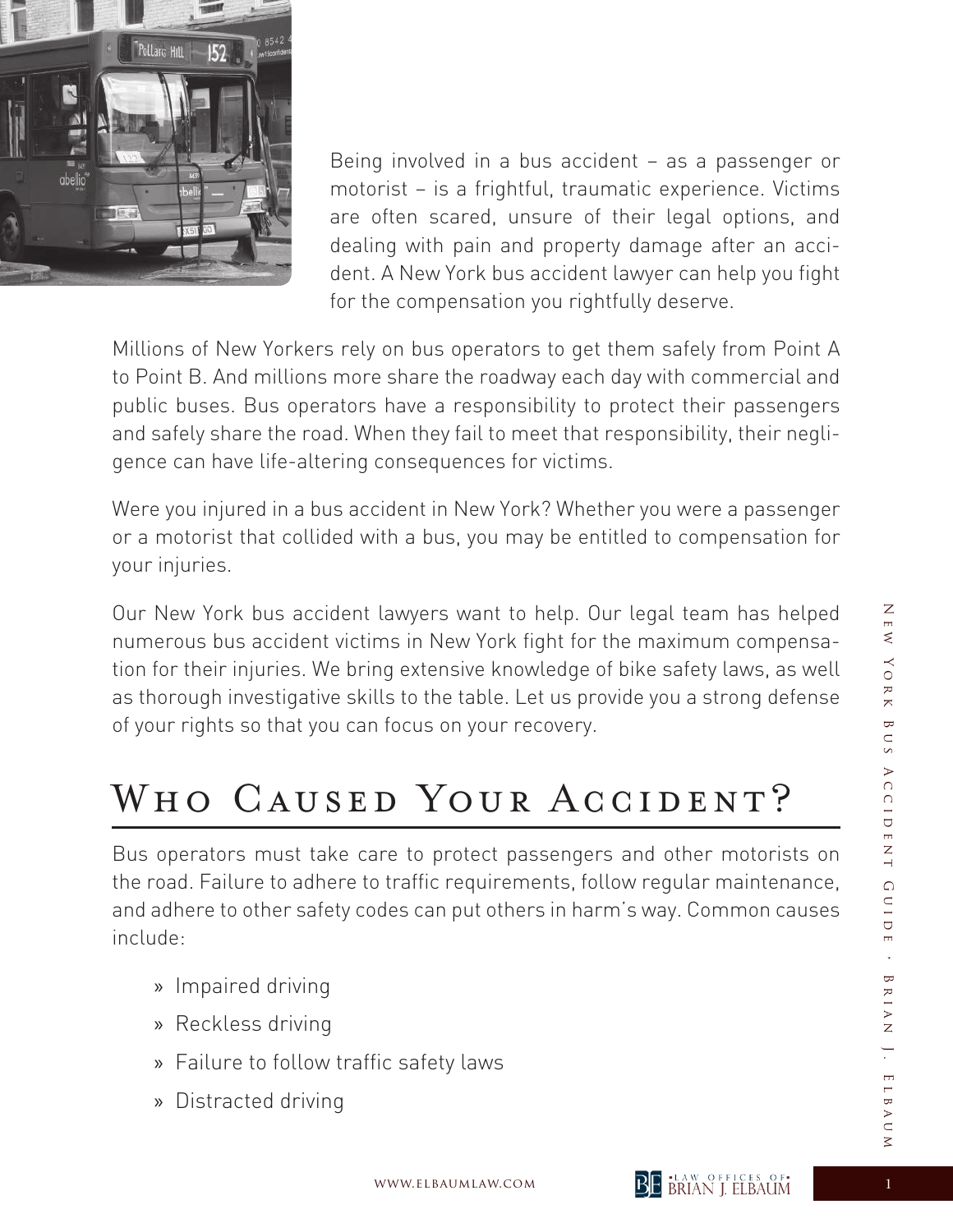- » Unsafe equipment
- » Improper maintenance

This type of accident can involve you in several ways, including as a passenger, a motorist, or a pedestrian. No matter how you were involved, you may be entitled to financial compensation for any injuries and property damage that you incur. A few common scenarios include:

- » Bus Passengers Passengers can be injured when riding a bus that's involved in an accident. Operators have a responsibility to protect you. If the driver or bus company failed to follow proper safety protocol, you may be entitled to compensation.
- » Motorists For motorists, colliding with a bus is one of the scariest types of accidents. Your sedan, truck, or van doesn't stand a chance against a 30-ton bus. Unfortunately, this type of accident often results in severe injuries for motorists. If you were struck by a bus while driving, you may have a strong case for compensation.
- » Pedestrians Cyclists and pedestrians can be struck by buses, and often this type of accident can be life-threatening. If a bus operator acted negligently, you may be entitled to compensation.

## Do I Need to Hire a New York Bus Accident Lawyer?

Bus accident cases are often complex, and require in-depth knowledge of local bus laws and regulations. The best bus accident lawyers specialize in this type of case, and have a deep understanding of the legal requirements of bus operators.

In other words, if you have been involved in a bus accident, it's important to contact a personal injury attorney with experience in this type of case. Your lawyer will help you manage the entire process and will thoroughly investigate

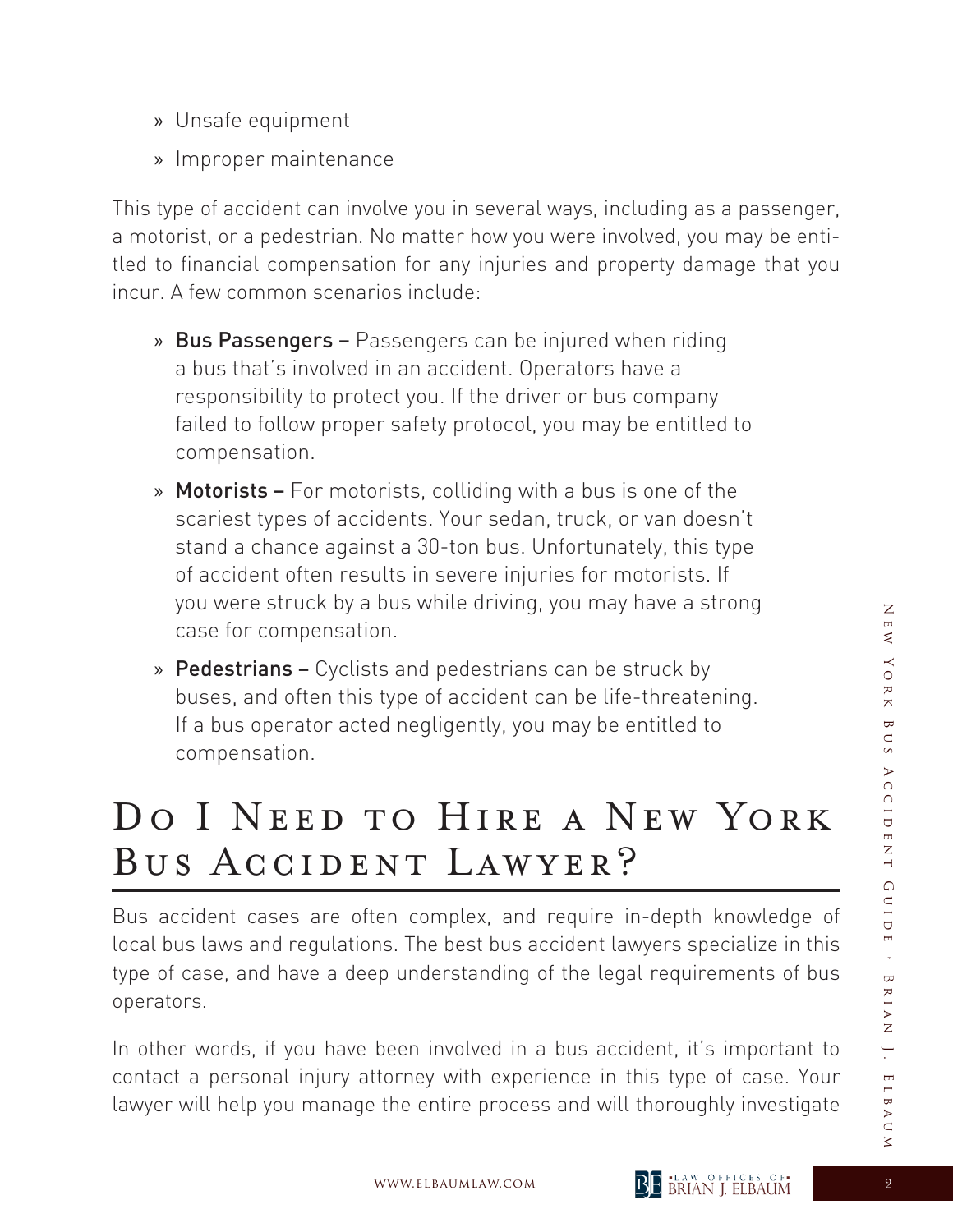your accident to determine who was at fault. When you hire an attorney, your lawyer will help:

- » Investigate your accident and collect evidence
- » Investigate the bus company and their safety record
- » File claims on your behalf
- » File lawsuits on your behalf, if you choose to
- » Reconstruct the accident with expert help

Similarly, a qualified attorney helps protect you against the bus company. Bus operators in New York are protected by aggressive legal departments and insurance companies. They do not care about your safety; they're focused on the bottom line. Therefore, it's not uncommon for victims to have claims ignored or denied. A lawyer helps you recover the maximum compensation quickly and protects you against bullying behavior.

## WHAT TYPE OF Compensation Is AVAILABLE?

After a bus accident, you might be left with mounting medical bills, rehabilitation costs, and be experiencing financial strain because you had to spend time away from work. You may have



lingering pain, and your vehicle may be damaged or inoperable. Compensation is available to repay you for any costs directly related to your accident.

There are two main types of compensation available for victims. They include compensatory damages and punitive damages.

Compensatory damages cover your financial and non-financial costs related to your accident. They can be used to help you pay for:

» Medical bills, rehabilitation costs

 $\overline{Z}$ 



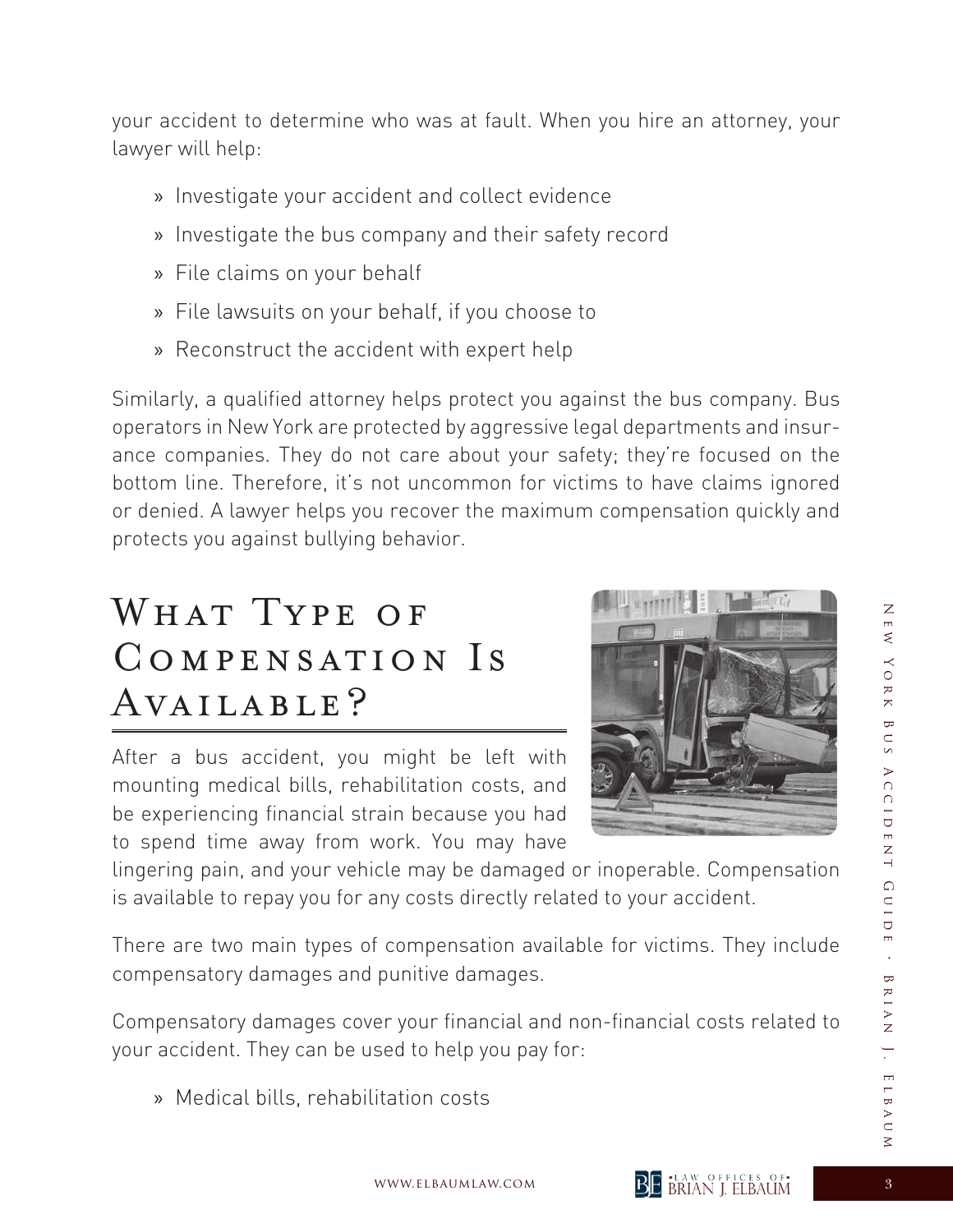- » Recoup lost wages or lost earning capacity
- » Pain and suffering
- » Emotional distress
- » Long-term disability

Punitive damages is reserved for cases of gross negligence and malice. If a bus operator did not take proper safety steps, they can be financially punished by the court. This type of damage is awarded on top of any compensatory damages, and the amount is determined by a jury if your case goes to court.

## Steps to Take If You Were Involved in a Bus Accident

In the immediate aftermath of an accident, you may be in shock, suffering from serious injury, and unsure of your legal rights. There are steps you can take to stay safe and protect your case. We recommend following these steps:

- » Seek Medical Care Call 911 and receive medical treatment for any injuries that you have.
- » File a Police Report Even if you were uninjured, it's important to call 911 and talk with investigators. Filing a report will help protect your case. Share any details you have with investigators, but DO NOT admit fault.
- » Collect Evidence from the Scene Take photos of any injuries that you have, as well as photos and videos of the accident scene. Also, collect name and contact information for any witnesses.
- » Do Not Admit Fault Investigators and insurance companies will want to know who caused the accident. DO NOT admit fault. This will hurt your case. If you admit fault, and later it's determined you did not cause the accident, your case can become more difficult to pursue.

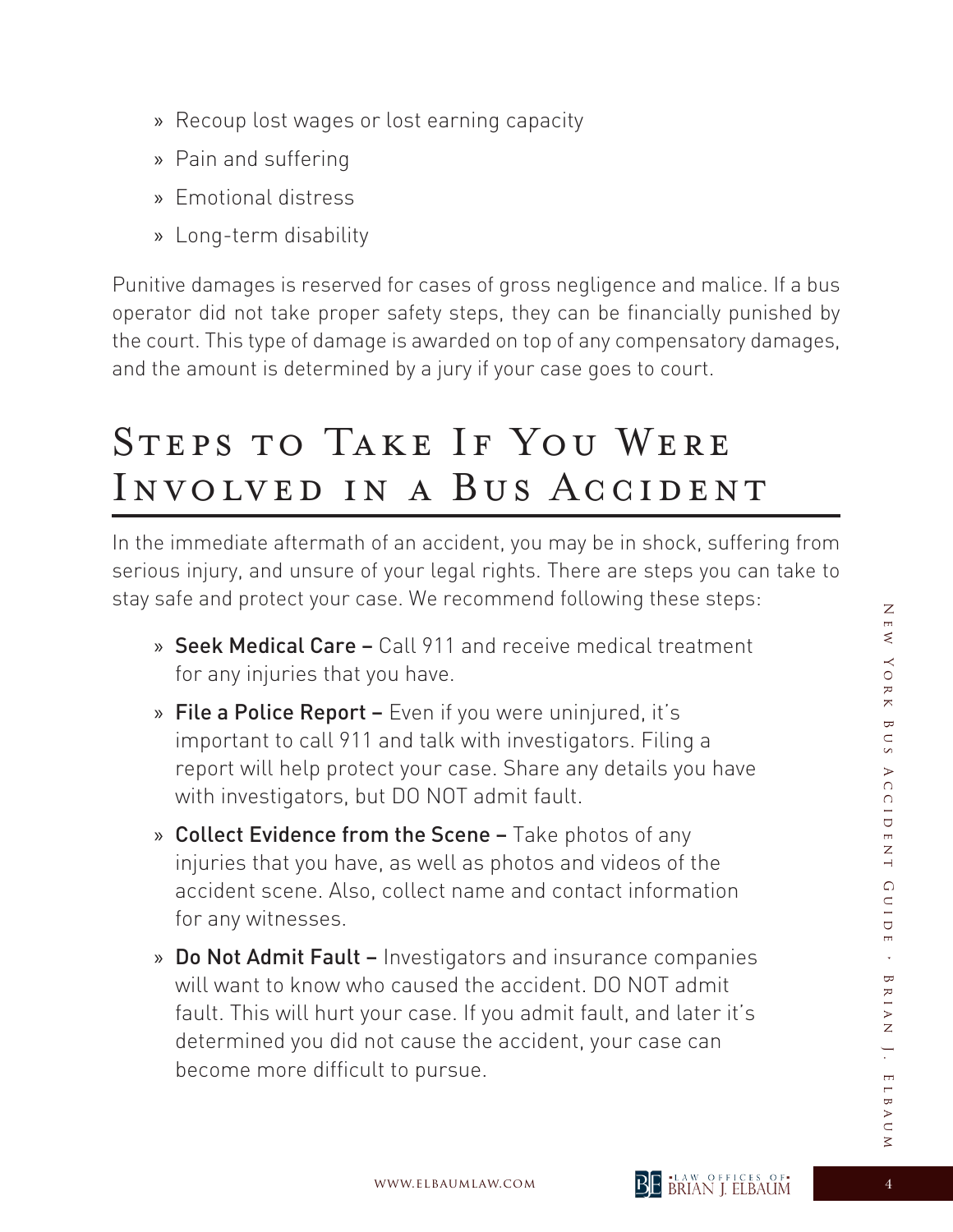» Seek Legal Advice – Contact a New York bus accident lawyer as soon as possible. Victims have a short timeframe for filing claims. The sooner you contact an attorney, the stronger the case you can build.

## Avoid Talking with Insurance Companies

You may feel compelled to contact your own insurer to inquire about medical benefits or for vehicle repairs and you may hear from the bus operator's insurance company.

In both cases, we recommend that you seek legal counsel prior to talking with insurers. Insurance companies, even your own, care much more about the bottom line than your safety or financial concerns. They're notorious for fighting, denying, or ignoring claims.

Your lawyer will protect you from aggressive behavior and fight rigorously for the compensation that you deserve.



## FREQUENTLY ASKED Questions | New YORK BUS ACCIDENT GUIDE

## *How Do I Pick the Right Attorney?*

You want an attorney that is experienced in handling bus accident type cases. You want a personal injury attorney with that experience. You want an attorney that is experienced in litigating bus accident cases. That's number one. You want to sit down with that attorney and when you sit down with that attorney,

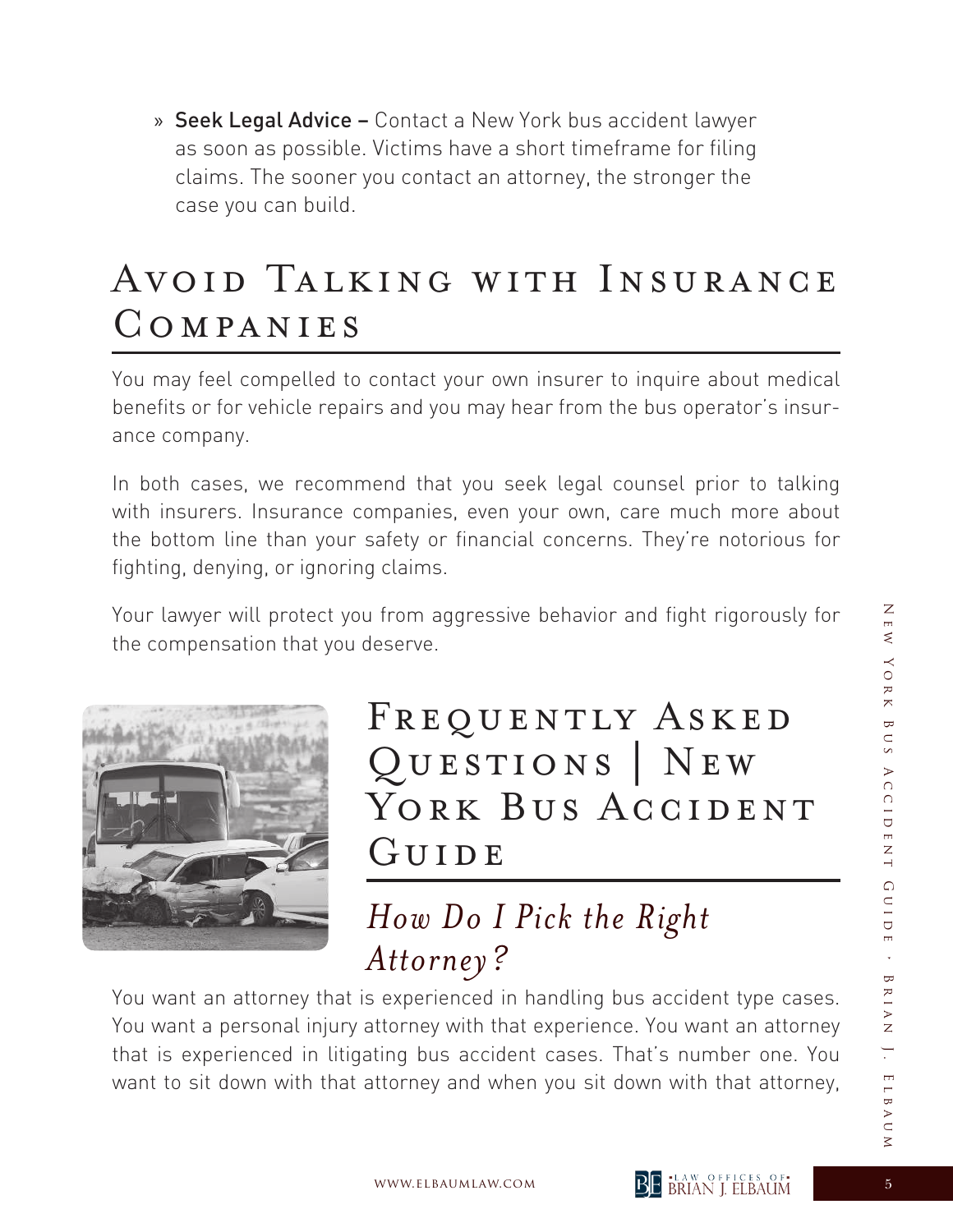you want to ask that attorney questions. You want to find out more about that attorney. You want to find out more about the cases that that attorney has litigated in the past.

You want to feel comfortable with that attorney; that's very important. I often tell people that there's a marriage between the attorney and the client, and you have to work together from the beginning up through the resolution of the case. These are important factors to consider when making a determination as to who you want to represent you in your bus accident case.

#### *Will the Insurance Companies Help Me?*

You may get a phone call from the bus company asking you questions about what happened, wanting you to make a statement, wanting to discuss your injuries. My advice to them is to seek competent council. Sit down with an attorney; the attorney will advise you as to what you should or shouldn't be doing. You certainly should not be dealing directly with the bus company, and you should not be dealing directly with the bus company's insurance carrier.

#### *What Mistakes Can I Avoid?*

Number one, they don't advise that they suffered an injury. When the police get to the scene, you must tell the police officer that you suffered an injury. People often leave the scene of an accident before the police arrive. They go home, they go to the doctor or hospital. You want to make sure you stay on that bus so that it's documented that you were on the bus at the time of the accident; that's very important.

Another mistake that's made is the retention of the wrong type of attorney. Very often, attorneys will accept a case, but it's not their area of practice. You want to make sure that you get advice from a personal injury attorney with experience in bus accident type cases; that's very important.

## *What Do I Do Right After the Bus Accident?*

First thing you need to do is call 911. You want to make sure that the police come to the scene to document the accident, and you want to make sure you

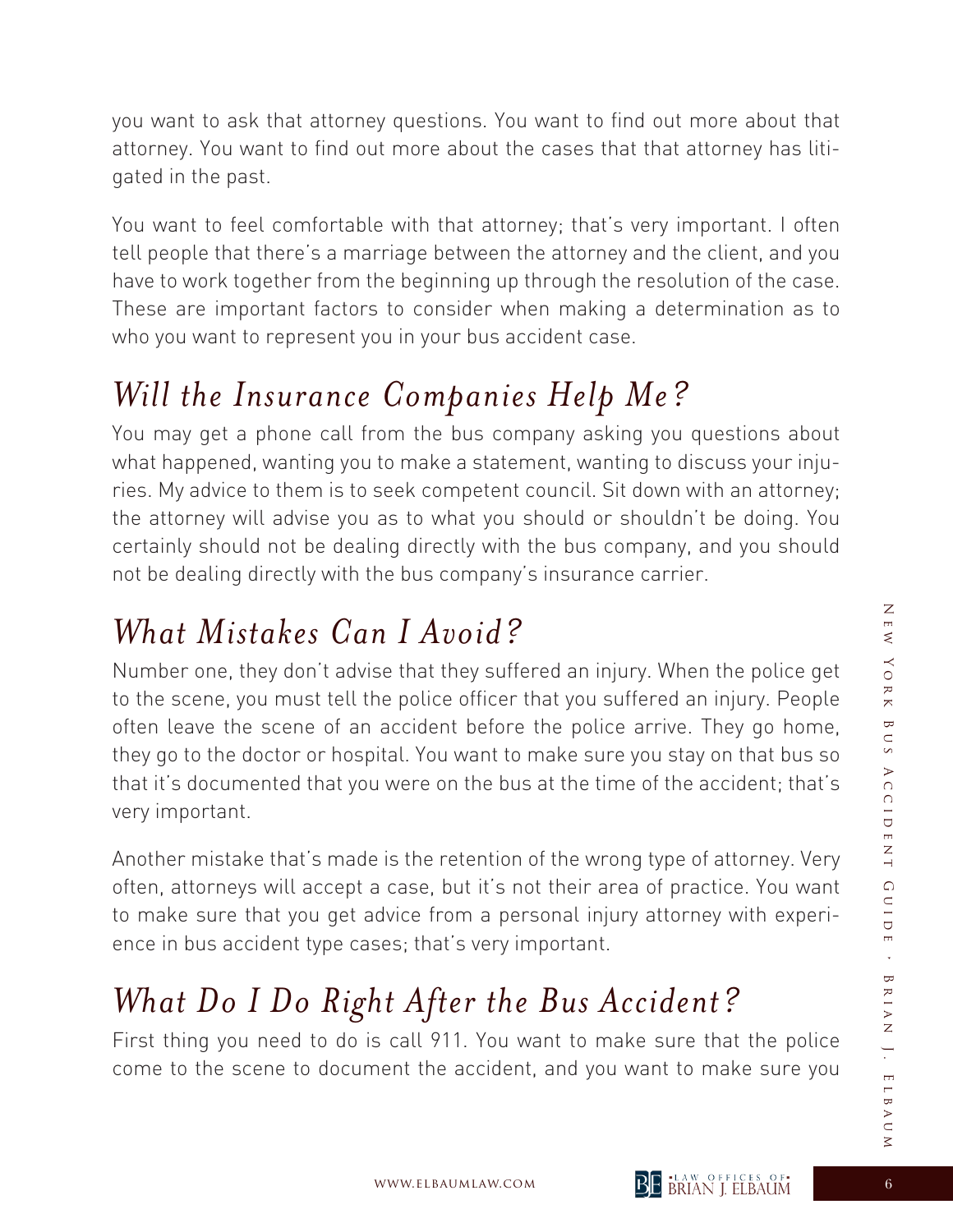advise the police exactly what happened. If the bus operator went through a red light, you need to make sure that the police officer knows that the bus operator went through the red light; that's very, very important.

You need to seek medical attention if you suffered an injury, and you don't want to wait on that. If you're feeling pain at the scene, you need to tell the police officer that you're in pain and that you want an ambulance; that's very important. I can't tell you how many calls I get from clients who call me a month after the accident and I ask them, "Did you go to the hospital from the scene?" and the answer is no, not because they weren't injured, and they just wanted to deal with the injury and get home. You need to seek medical attention as soon as possible.

#### *Are Bus Accident Claims Different from Car Claims?*

One of the issues that comes up is if it was a bus owned by the municipality. Was it a New York City transit? Is it a private bus company? That's important because if it's a city bus, there are certain requirements that we need to follow. If it's a transit authority bus, or a city bus, we need to file what's called a notice of claim and we have to do that within 90 days. You don't have to deal with that if it's a private operator of a car.

Other issues that come up is that you're dealing with corporations, or corporate entities very often. You may have the owner of the bus, and then you have a different company that's running the bus service, so you have different entities; that's also a distinction that needs to be made when comparing it to an auto accident where you're dealing with just a private car owner.

#### *How Much is My Case Worth?*

There's no easy answer because I don't know all of the factors yet. An important factor is where the injury is going. It could be a broken arm. It could be a broken leg. It could be a neck or back injury. These things take time to go through a healing process. After that healing process, I need to know what the residual is. Is there permanency? If there's a broken wrist, is that going to lead to some sort of degenerative change to the wrist? Is it going to lead to an arthritic change?

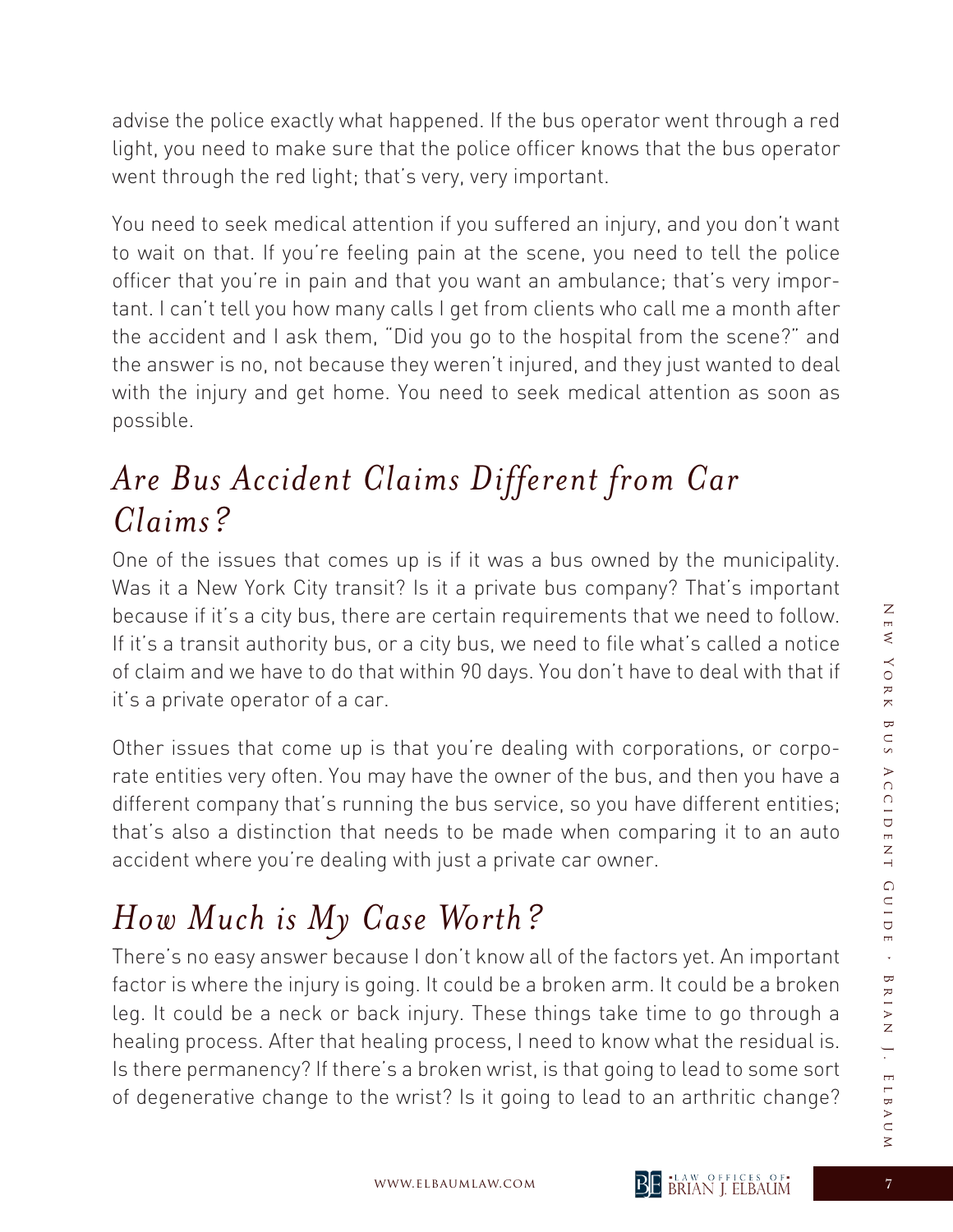the bus driver may be saying you went through a red light, and you're saying no, I didn't, I had a green light; you went through the red light, and it's on the police report that both sides are saying they were in the right. Those issues have to be

#### *Should I Take the First Settlement Offer?*

I just got a call from a client the other day who was in a bus accident about a week earlier. She said to me, "I was on the phone with the insurance carrier for the bus company and they offered me a couple of bucks. Should I take the offer?" I first asked her, "Well, tell me about the case. What happened?" She told me that she was on a

ironed out, and that could play into the value of the case.

bus, that the bus operator went through a red light, and they were hit by a car heading across the intersection. She told me that she immediately had pain in her shoulder, her knees, her neck and her back, and that she went to the hospital and she's begun the course of treatment with a medical facility. I told her, "You need to come to the office right away and don't take that offer."

Is it going to lead to a restriction of motion that could be permanent in nature. You're not going to know that the week after the accident. That may take a year,

Another important factor is how the accident happened. Whose fault was it? You may be the operator of a vehicle who was involved in an accident with a bus and

if not longer, to know. That's an important factor in determining value.

What often happens is that the insurance carriers, they want to get the case resolved as cheaply as possible and as fast as possible before the individual seeks the advice of counsel. They want to do it because they know if the individual takes the offer, they're going to sign documents and they'll never be able to file a claim down the road regarding the accident. The answer to the question is no. You want to seek the advice of counsel. Let an attorney get involved. Let an attorney communicate with the insurance carrier to make sure that you get the compensation that you're entitled to.



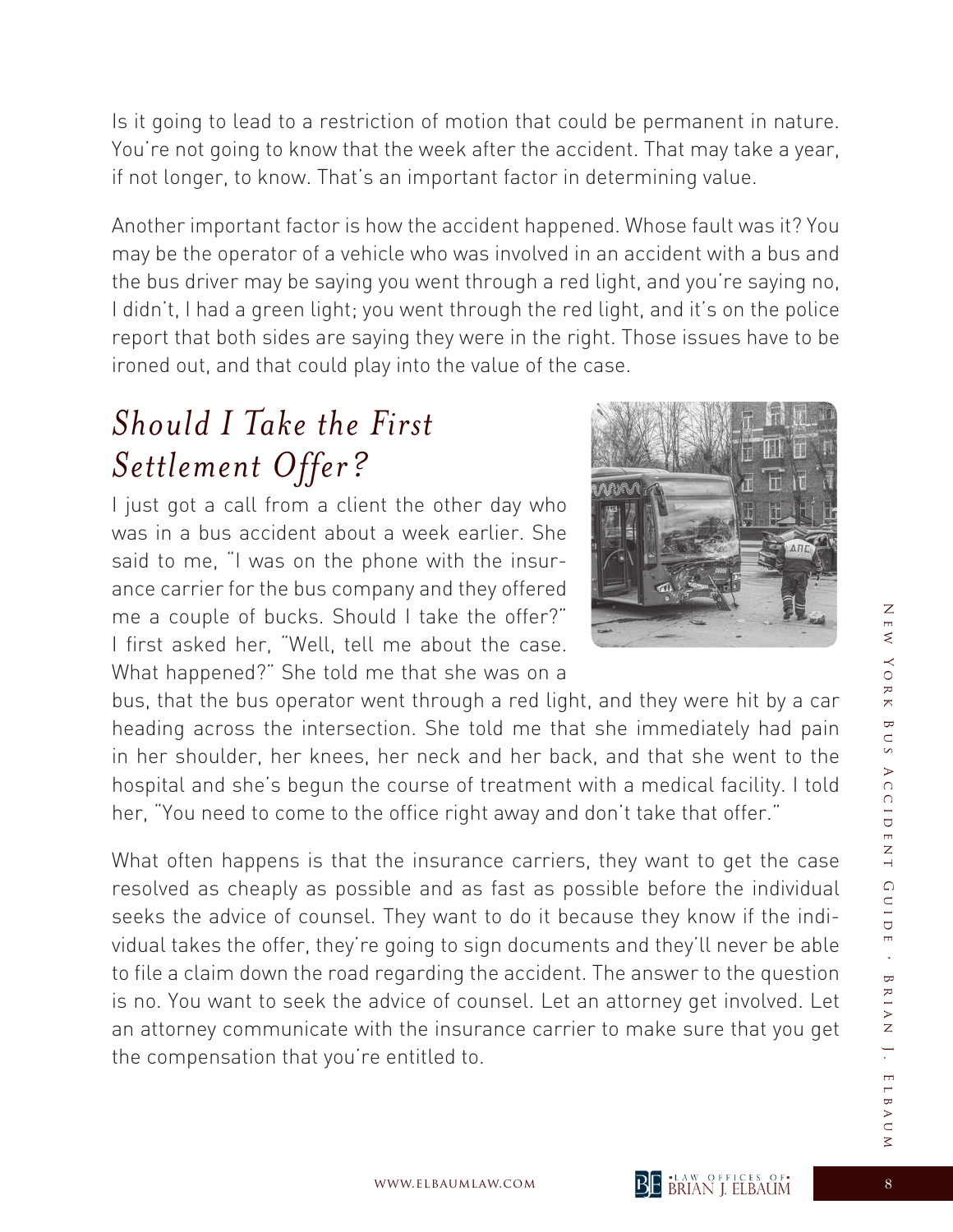#### *How Long Will My Bus Accident Case Last?*

There's no real easy answer to that. A lot of it depends on how the accident occurs, who the defendants are, and what kind of an injury you have. Injuries can take quite a while to reach recovery. At that point, we need to know if it's permanent in nature because that's very important in determining the value of the case, and that could take a year; it could take longer depending on what type of injury. What we do is we try to push these cases along as quickly as possible so that we can get you the best possible results as early as possible.

#### *How Long Do I Have to File My Claim in New York?*

The answer can be complicated. It depends on who the bus company is. Are they a city-run company, like the transit authority, New York City Transit Authority, or are they privately owned?

If it's the city, you need to file a notice of claim as quickly as possible, but it must be done within a 90-day period. When I say the city, I'm talking about the New York City Transit Authority type of a case. If it's a privately owned bus company, then you have a longer period. You also have to be aware that there are other guidelines. There are no fault benefits that you might be entitled to, and you want to make sure that you get a no fault application to the proper party. No fault covers you for your economic loss, your medical expenses, and your lost wages.



## *Can I Sue If My Child Was Hurt on the School Bus?*

The answer is potentially, yes, you do. You also have a case against the bus company because typically what happens is the school will enter into a contract, or the municipality will enter into a contract, with a bus company to ensure the safe transportation of students to the school.





 $\overline{\le}$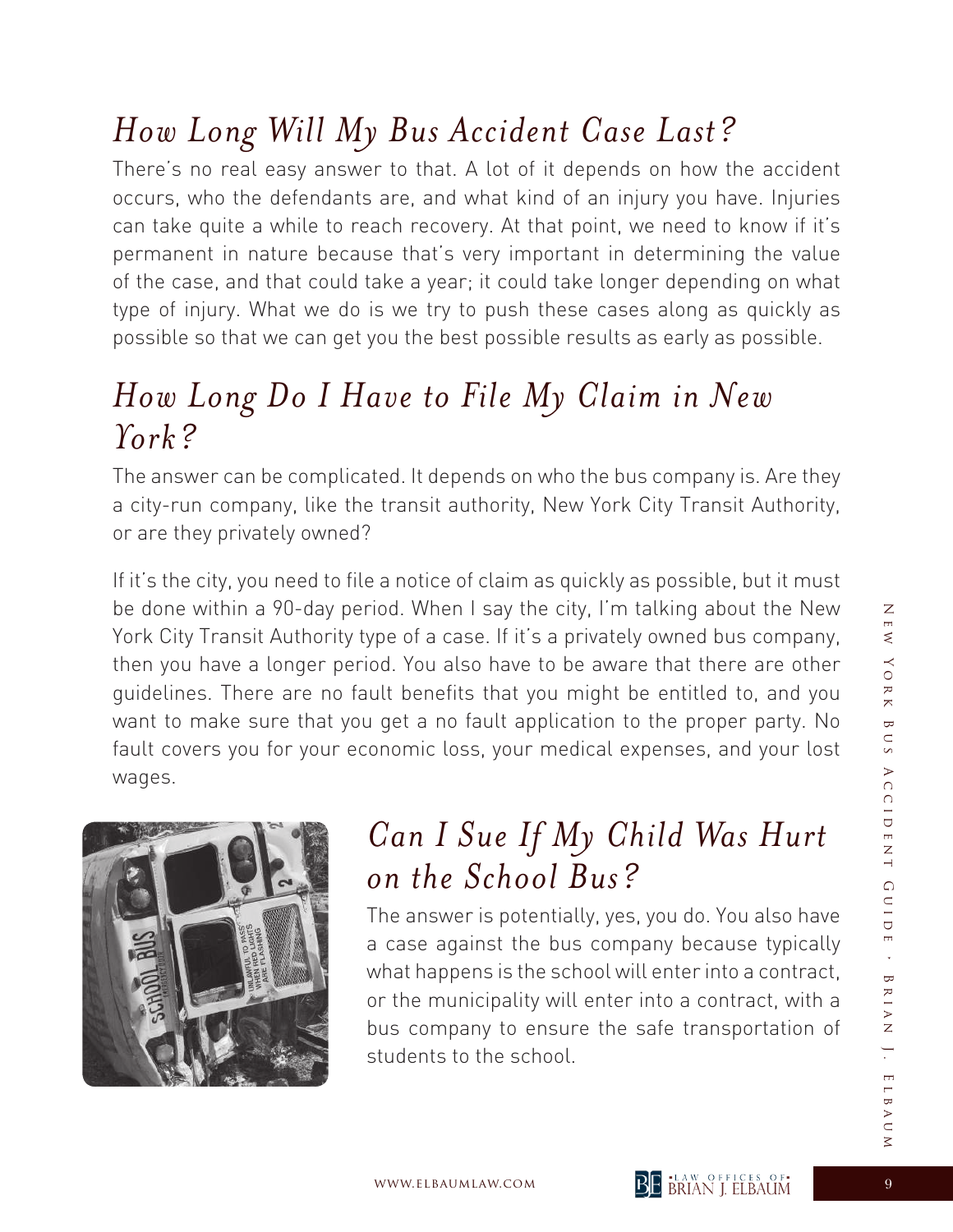Now, there are some claim issues you have to be aware of. If it's a municipality, you have to file what's called a notice of claim. Typically that has to be done within 90 days, but it really depends on the municipality. It's very important that you hire competent council who can guide you through that process and make sure that the notice of claim, and whatever other documents that have to be filed, are filed timely.

## Call Now for a FREE Case Review

If you were involved in a bus accident in New York, our legal team wants to help. We offer extensive experience in this type of case and have helped hundreds successful fight for the compensation they deserve.

Call now for a free, no-obligation case review. We'll provide you with legal options, and determine if you have a case. You can choose to hire us after we talk.



## About the Author

Brian J. Elbaum was only a few years out of law school when he decided to go out on his own in 1996.

 Twenty years later, he still holds fast to the same two winning principles:

- » Making sure clients are comfortable throughout the litigation process.
- » Achieving great results by being aggressive and making the responsible party constantly uncomfortable.

# *1996*

Brian graduated from Rutgers University in 1991 and earned his law degree from Brooklyn Law School in 1994. While he had a great job at a good firm after

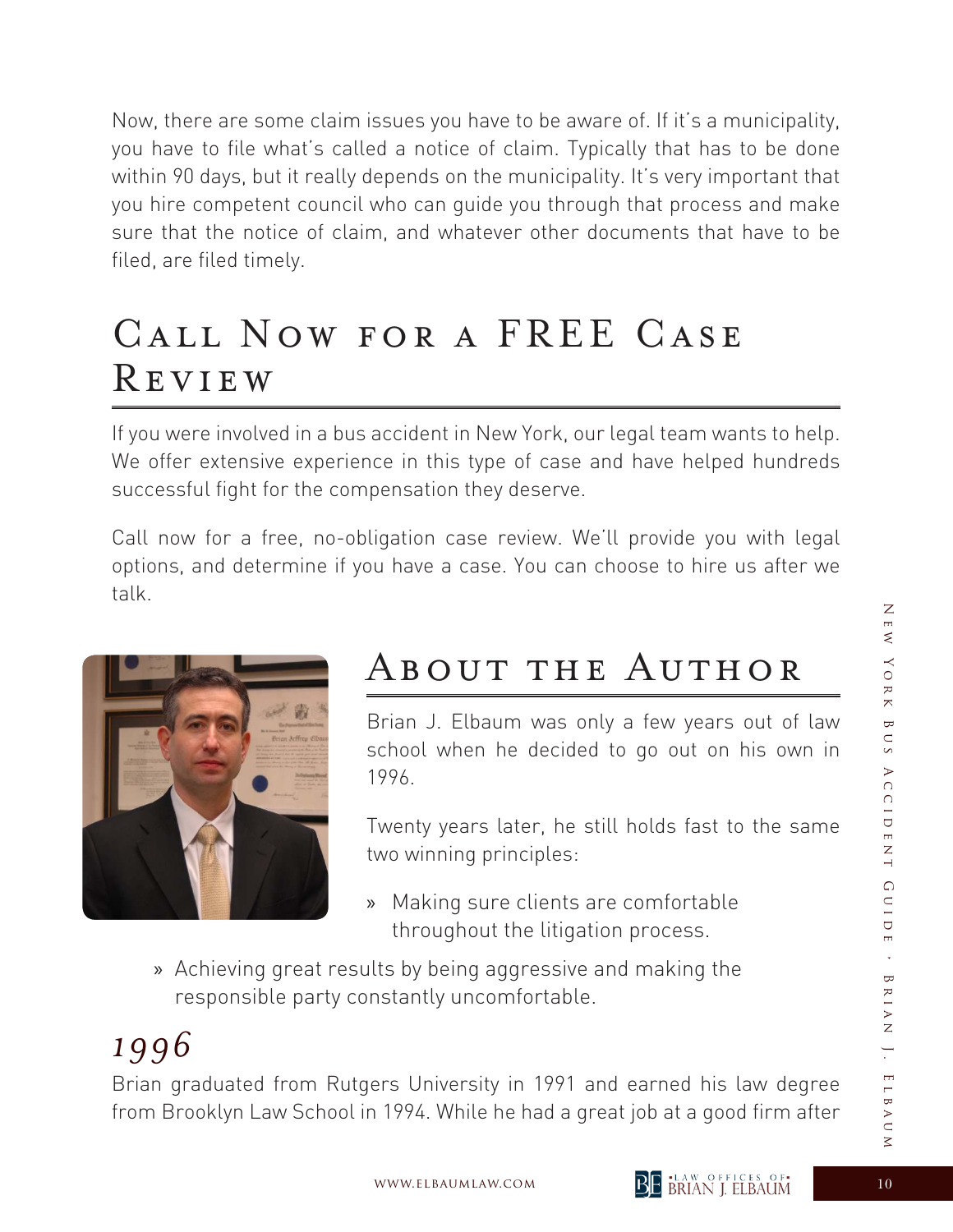graduating, he quickly realized that he could serve clients better on his own, unburdened by the constraints of the law firm model and approach.

Brian felt so strongly in what he was doing that for his first year he was willing to work out of his apartment – a sixth floor walkup on East 37th Street & 3rd Avenue. Getting dressed every day in a full suit and tie to work from the desk in the corner of a modest one-bedroom, Brian took the cases no other attorney wanted. He quickly developed a reputation for making "lemons into lemonade," helping those personal injury clients who other attorneys couldn't.

#### *2016*

The Law Offices of Brian J. Elbaum have come a long way in 20 years. We've represented over 800 personal injury clients in Queens, Brooklyn, the Bronx, New York, Staten Island, Long Island, Upstate New York and New Jersey in cases involving construction accidents, auto accidents, slip & falls, medical/ dental malpractice, bar and nightclub assaults, product liability, and much, much more.

We've stayed small by design, continuing to believe as we did 20 years ago that, more lawyers means more internal politics and reduced focus on the client. At our office, you know that every case will be handled personally by Brian. And we've stayed true to our philosophy, demonstrating in case after case that being tough with the adversary and compassionate with our clients is a winning combination.

Brian is licensed to practice law in New York and New Jersey as well as the federal courts. He is active in New York's legal community as a Certified Member of the New York Trial Lawyers Association, Brooklyn Bar Association, and New York County Bar Association.

# *Our Office*

The story of our office mirrors the story of New York's past twenty years. We were located in 150 Broadway on 9/11, and moved to 708 3rd Avenue until downtown was ready for business again. As soon as it was, we moved to 111 John Street – until Superstorm Sandy hit and relocated us to our current location.

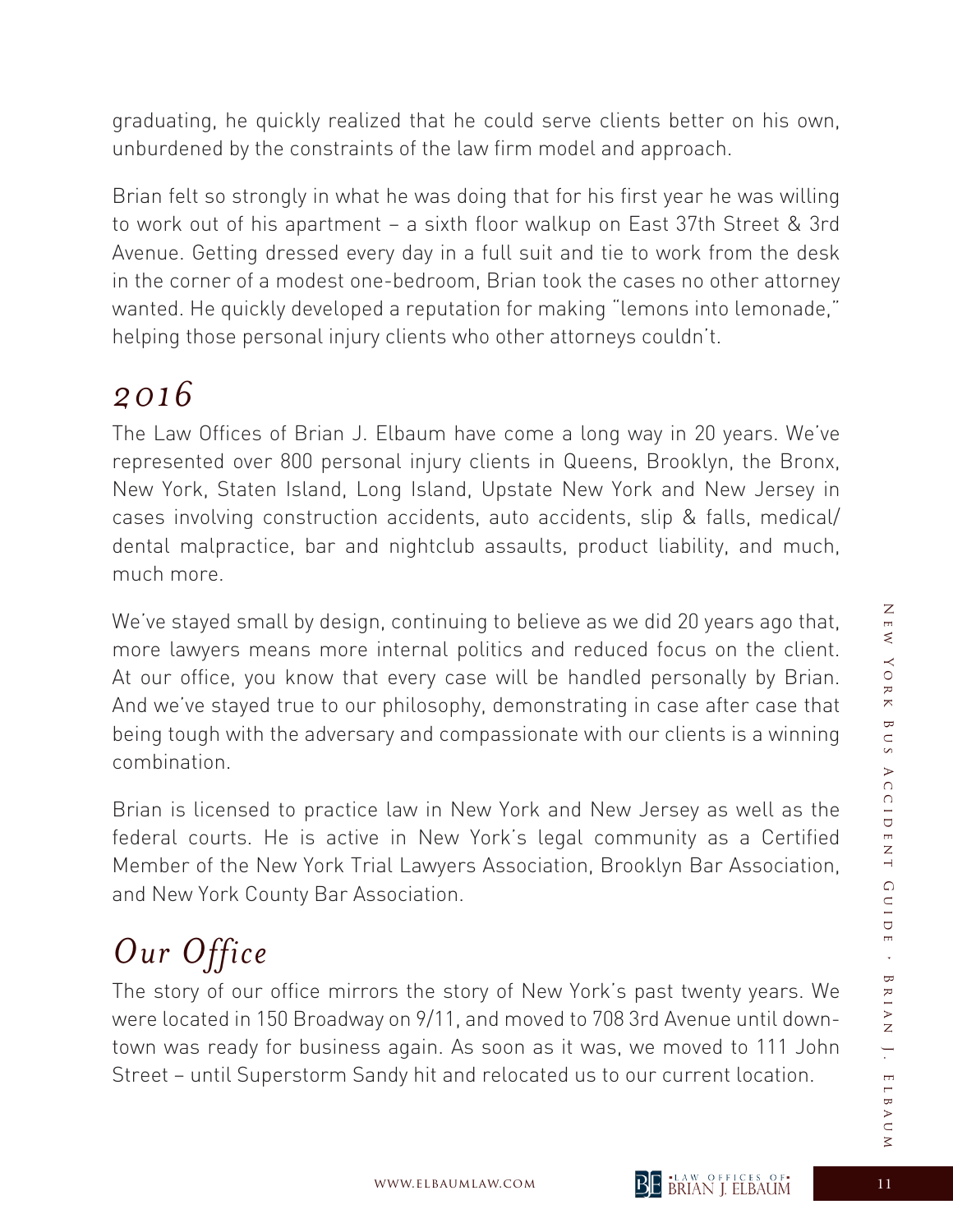Today, our office is inside the historic 11 Broadway building, just outside Bowling Green. Built 120 years ago in 1896, the Western Union branch office inside our building became a focus in the investigation into the Titanic disaster in 1912 as Senator Alden Smith sought to determine whether a message from the doomed ship had been transmitted to New York's White Star Line office next door.

Mr. Elbaum has broad experience in the areas of law practiced by the Firm and manages a team dedicated to meeting client needs. Prior to establishing the Firm, Mr. Elbaum worked for several New York law firms representing clients in cases ranging from workers' compensation to commercial litigation. He also served as a judicial intern to a New York Supreme Court Justice, investigated exchange violations as an intern at the New York Stock Exchange, and worked at an entertainment firm representing musicians. His extensive legal and business background has instilled in Mr. Elbaum a solid understanding of how to get things done in a variety of environments.

Mr. Elbaum once held the position of Vice President at an insurance company, for which he provided advisory services. This position has enabled him to gain an insider's view of the insurance industry. He translates that insight into solid advice for his clients on insurance-related matters.

In establishing the Firm, Mr. Elbaum received guidance and inspiration from his father, the late David Elbaum, Esq. David Elbaum served as Of Counsel to the Firm in its early years and provided key insights into several cases.